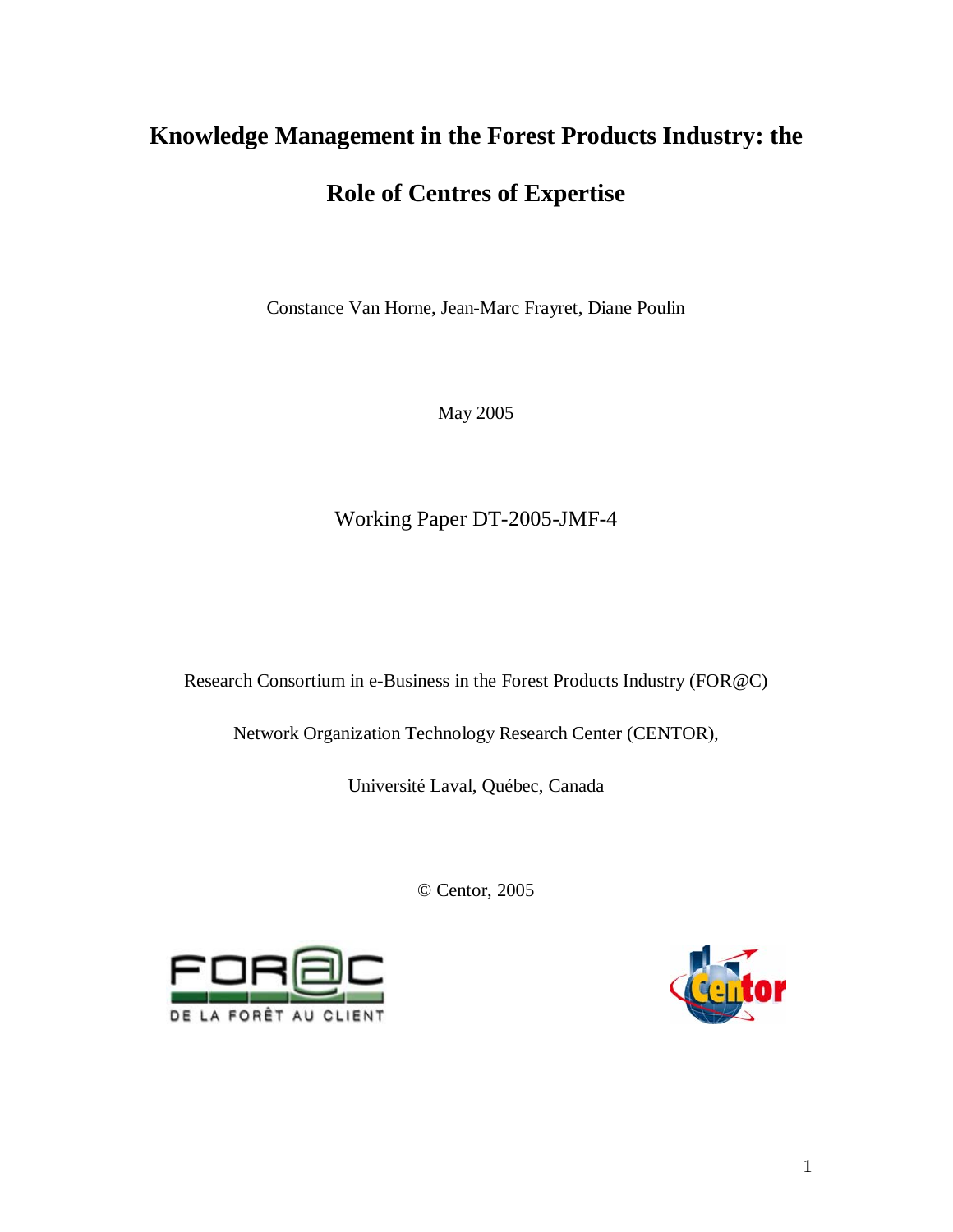# **Knowledge Management in the Forest Products Industry: the Role of Centres of Expertise**

Constance Van Horne<sup>1</sup>, Jean Marc Frayret<sup>1</sup><sup>2\*</sup> and Diane Poulin<sup>2</sup>

<sup>1</sup> FOR @C Research Consortium, Pavillon Pouliot, Université Laval, Quebec City, Quebec G1K 7P4, Canada

² CENTOR (Network Organisation Technology Research Centre), Université Laval, Quebec City, Quebec G1K 7P4, Canada

• Corresponding author: jean-marc.frayret@forac.ulaval.ca

#### **Abstract**

This paper is a critical review of knowledge management in the forest products industry and uses the framework of the knowledge value chain to outline the authors' findings. This chain is generally accepted as being the network of processes that increase the value of knowledge as it progresses from data to innovation. To face the challenges of a knowledge based economy, forestry companies need to be aware of how knowledge is created and disseminated. There are numerous centres of expertise at work in the world wide forest products industry. The authors suggest that the role of these centres is not just to create information and knowledge, but also to efficiently disseminate their findings to the industry. The case study of the FOR@C Research Consortium based in Quebec City, Canada is introduced as an example of the role that centres of expertise can play.

**Key words:** centres of expertise, forest products industry, knowledge management, knowledge value chain

C. Van Horne is a Research Professional with FOR@C, Université Laval

J.M. Frayret is a Professor with the Faculty of Forestry and Geometrics, Université Laval

D. Poulin is a Full Professor of Management at the Faculty of Administration Sciences, Université Laval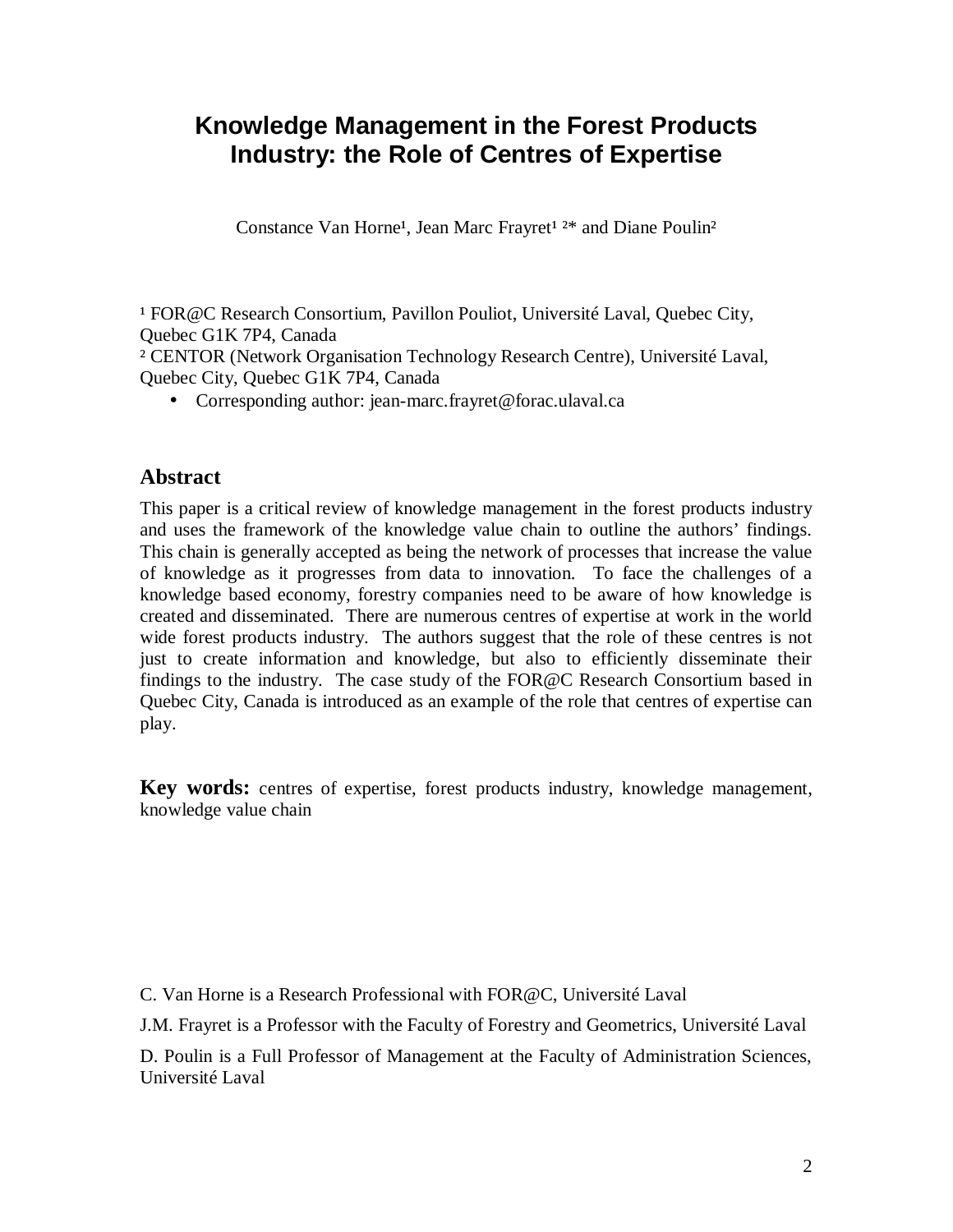# **1 Introduction**

The forest products industry finds itself compelled to react to mounting pressures resulting from globalisation. The pressure is manifested as heightened competition and the demand for sustainable development from governments and customers, which requires new approaches to manage and transform natural resources. The industry is also responding to the increasing importance of new technologies. These technologies make real time information accessible to all and collaboration across organisational boundaries easier. In order to succeed in this new economy based on knowledge, the industry needs to be innovative and develop new competencies.

Contrary to a popularly held belief, the forestry sector is not simply concerned with the maximum exploitation of raw materials using highly productive machines and an uneducated workforce. In fact, it is an active participant in the knowledge revolution (Simard, 2000) and is making a move towards sustainability (Innes, 2002); through a business plan built around a triple bottom line that includes economic, environmental and social considerations (De la Roche and Dangerfield, 2002). While perhaps slower than other industries to grasp the extent of this revolution, the forest products industry has responded to these new social and economic contexts. Four major trends have emerged in the forest products industry: (1) restructuring, consolidation and search for profitability, (2) cost reduction through production optimisation and technological innovation, (3) a customer orientation, centred on differentiation and adding value and (4) the confronting of environmental challenges (Juslin and Hansen, 2002). These trends reflect those of other industries, but the entrenchment of outdated business models and methods, at least in the North American forest products industry, has resulted in a somewhat slower process than in other industries.

Larger companies, often integrated along the supply chain (from forest to client), have emerged around the world. Before this time, the industry was fragmented. This fragmentation led to overproduction, price wars and the incapacity of the industry to manage its own trends (Juslin and Hansen, 2002). The fragmentation also led to consolidation and a reduction in production capacity from the closing of mills. At the same time, costs have been reduced through process optimisation and product innovation. This innovation has been the result of capital investments in research and development in diverse fields from industrial engineering, to geomatics, to biology to name just a few. Injections of capital have also been made on new equipment and machines built on sophisticated technology. These technologies and R&D spending have allowed the industry to become more flexible and reduce manufacturing delays, thus increasing productivity (Juslin and Hansen, 2002).

As the industry needs to constantly improve service to its customers, companies must consider their entire value creation network, focussing on the "whole systems" perspective. This perspective begins with land use planning, followed by timber harvesting, transportation and manufacturing and ends with the delivery of the final product to the consumer (Innes, 2002). Traditionally, in North America, the forest products industry has pushed production along the value creation network. However, companies are increasingly attempting to mix a pulled component, in direct response to customer demand, into harvesting and production processes. Finally, there are three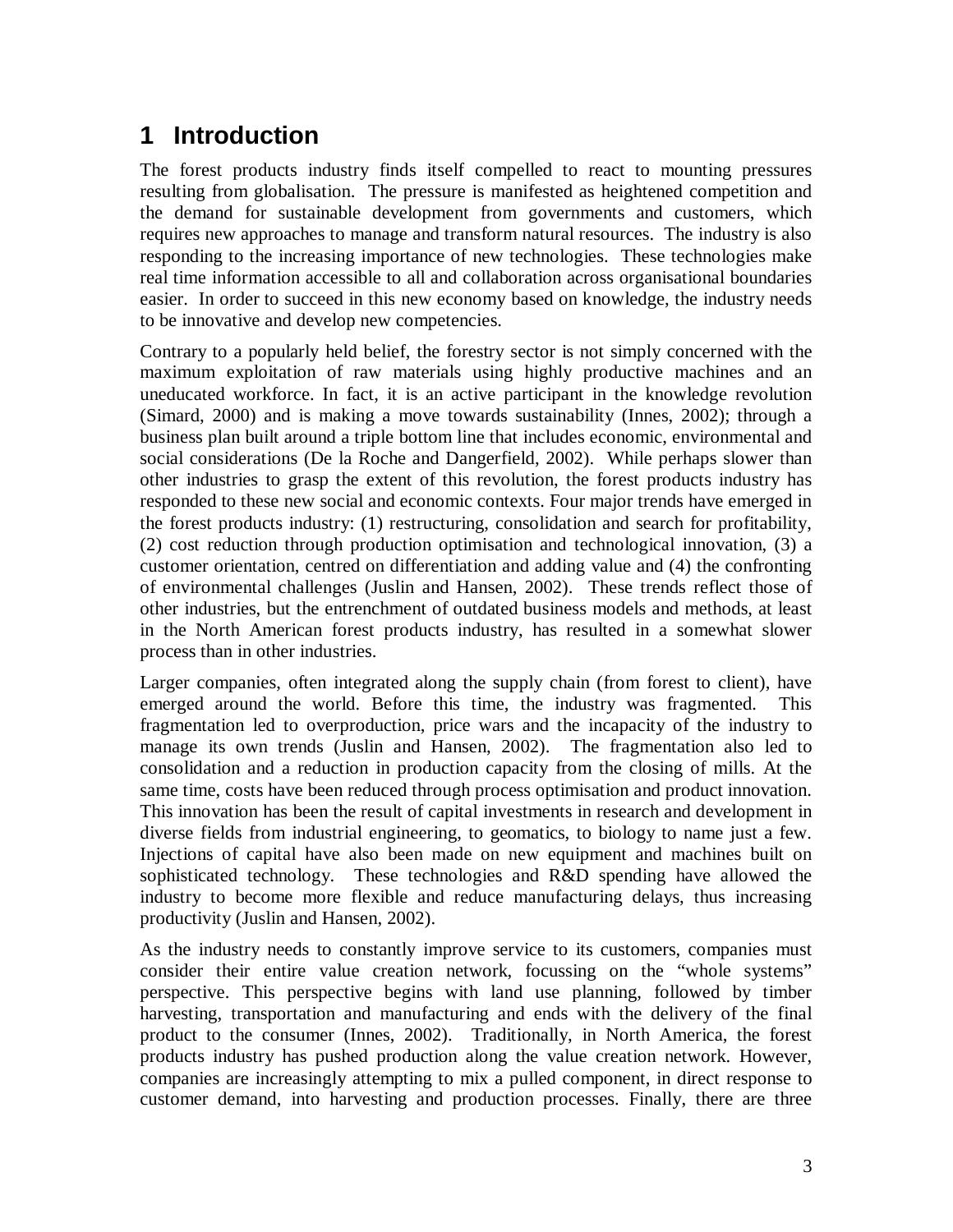aspects about the environment that directly concern the forest products industry: environmental management (ISO 14000 sets environmental management standards), forestry certification and environmental labelling (Juslin and Hansen, 2002). Concern for the environment and auditable products are becoming more than just customer fancy. Entire markets are requiring companies to prove that their products do not come from, for example, old growth forests, and that responsible harvesting practises were used.

In such a context, it has been said by the Canadian Forest Service that the ability to learn faster than the competition might be the only sustainable competitive advantage left (Simard, 2000). This paper addresses that issue and looks at how knowledge management and the knowledge value chain can be used to help companies operating in the forest products industry react to the challenges and trends described above. The role of centres of expertise will then be addressed.

The first section of this paper will present a general overview of the concepts of knowledge management, knowledge value chains and knowledge supply networks as they apply to the forest products industry. The second section elaborates generic models of how centres of expertise can lend support to the industry to manage its knowledge value chain. It then provides a specific example of the FOR@C Research Consortium in e-Business in the forest products industry. The Consortium is based in Quebec City, Canada and is concerned with the Canadian forest products industry.

# **2 Knowledge Value Chain and the forest products industry**

A global trend in reaction to industry pressures has been the development of the management of value added networks. It encompasses practices and methods for the purpose of delivering the right goods to the right location at the right time. Knowledge management is another alternative that companies use to relieve the pressures of the new economy. It entails getting the right information to the right people at the right time, so that they can use that information and turn it into knowledge. That knowledge can then be used and shared to add value and new competences to the company, with the ultimate goal of contributing to innovation and increased profit.

Just as a coordinated and well-managed supply network results in efficiencies, and can even become one of an organisation's competencies, so too can a coordinated knowledge value chain. A knowledge value chain has been defined as a flow of knowledge through a sequence of processes in which its value is increased at each stage (Simard, 2003a). Various general models have been applied to diverse industries. In the forest products industry, Simard (2003b) uses a model of four separate knowledge value chains, which are:

- knowledge creation
- knowledge use
- knowledge management
- knowledge preservation.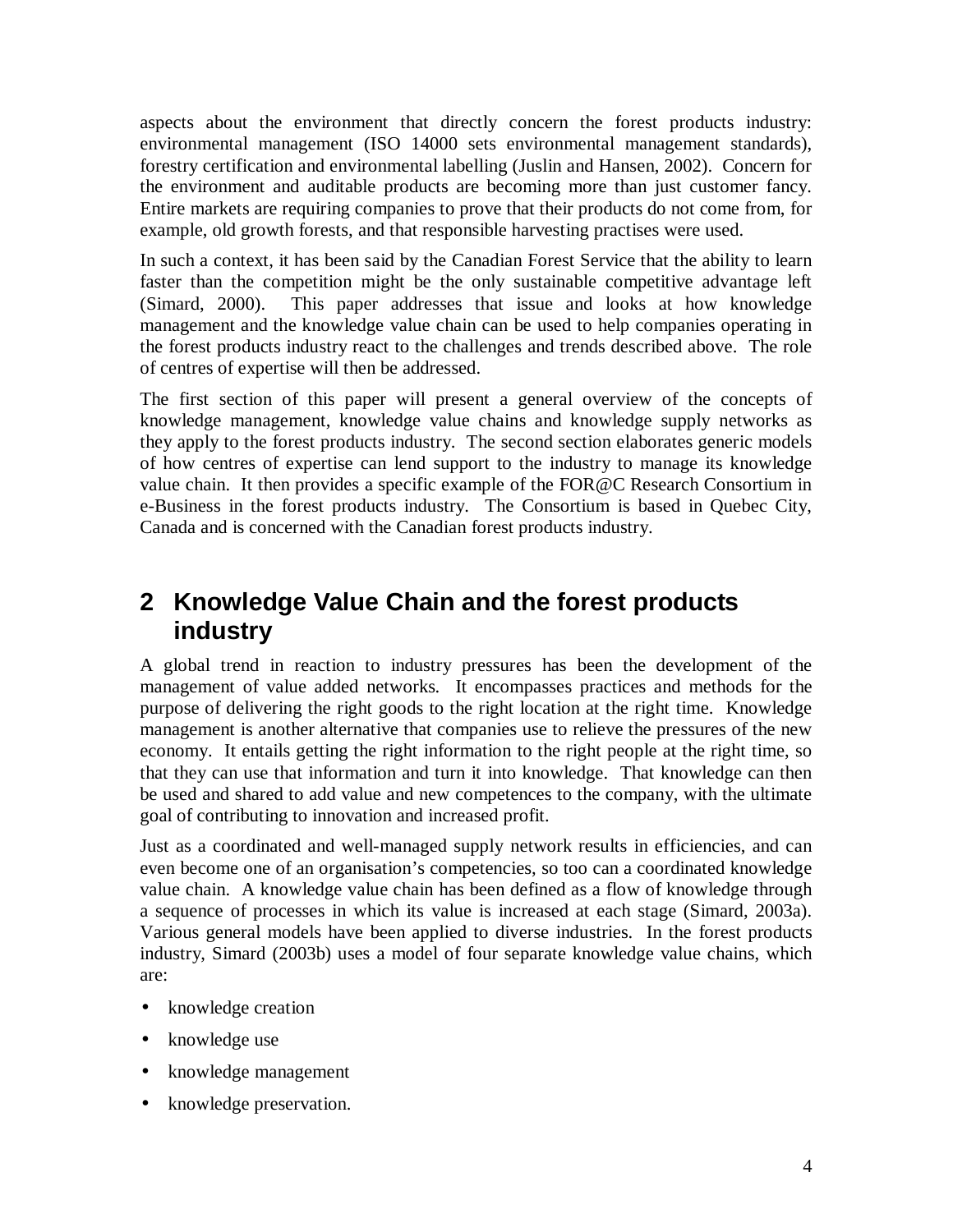In contrast, Lee and Yang's (2000) knowledge value chain consists of the knowledge management infrastructure, knowledge management process activities and knowledge performance. A similar concept, knowledge supply networks (KSN), has been presented in the electronics industry (Mak and Ramaprasad, 2003). A KSN is an integrated multicompany set of competencies, which exploits the knowledge needed to design, manufacture, market and distribute a product. As decision making becomes more complex, timely "delivery" of specialised knowledge becomes more crucial (Schmoldt and Rauscher, 1994). Consequently, it is entirely valid that these knowledge management models are built on a supply chain structure.

This paper will describe generic models of the knowledge value chain and knowledge supply network and apply them to the forest products industry. An adaptation of the knowledge value chain will be used as follows:

- data to information:
- information to knowledge and knowledge transformation;
- knowledge to dissemination;
- dissemination to application;
- application to innovation.

Both models will be particularly useful in analysing the role of centres of expertise.

## **2.1 Data**

Data comprise the first step of the knowledge value chain. They are recorded observations and measurements that carry information. However, data must be interpreted in order to extract information (Simard, 2000). Data can come from the forest, government organisations, centres of expertise, scientists, employees, customers, etc. The key to data is managing it. When it is managed, data will be timely, accurate and available when and where it is needed. This is most effectively accomplished through information systems that can access internal and external data sources and then sort and tailor the data to the needs of the user.

In order to be used by a company, data needs to be available, accurate, valid and distributed to the right people (Davis, 1993). When companies are restructured or consolidated, much data becomes obsolete and this can hinder knowledge management efforts. The cleaning up of company databases and the removal of outdated data is an important part of a knowledge management system (Cook, 1999). In order to create a valid and effective knowledge value chain, the data must be well managed. Therefore, procedures (incentive programs, data verification…) need to be developed to ensure that data is entered into systems and that it is accurate.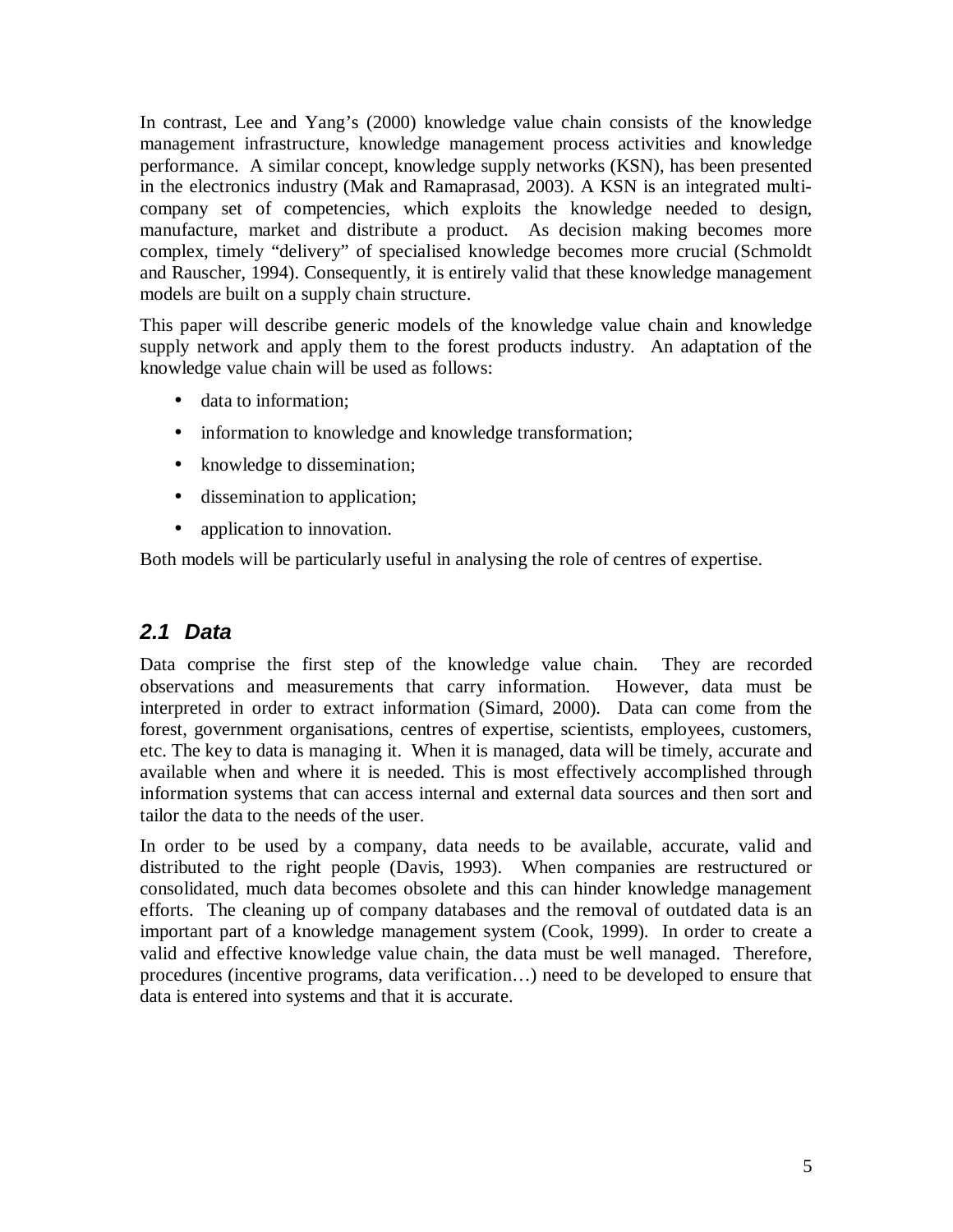### **2.2 Information**

Information is data with meaning and value added. It has been put into context, categorised, classified, corrected and condensed (Seng *et al.,* 2002). It is data that has been organised, tabulated and made useable. It is the "what" of knowledge. It must be noted that one person's knowledge can be another's information. This is because if a person cannot understand or apply their tacit knowledge to information, there is no added value and therefore no knowledge created (Lee and Yang, 2000). In a similar way, Schmoldt and Rauscher (1994) point out that even if someone believes a piece of information to be true, there is no knowledge without proper justification of that information. For example, a workshop developed for supply chain professionals would not have the same effect if it were given to first year industrial engineering students. Common knowledge for the professionals would be unusable information for the students. Information given would remain information, as most students would not have the know-how to understand and apply it to create knowledge.

Information management is most efficiently accomplished with the use of technologies such as data processing, database management and information systems (Simard, 2000). Simard (2000) describes the forest products industry as "drowning in information and starving for knowledge". Often, not being aware of what a company knows is the biggest problem. Because of this, there are various questions that need to be asked and answered by organisations. How do we coordinate our information? What information do we need? Who has this information? Where can we gather it? After these questions have been answered, we need to ask: how do we manage information so that it adds value to our products, services and processes?

How can organisations in the forest products industry determine the information that they need to survive? Also, how can they know who possesses that information? In industries based on natural resources, information is never complete and is subject to change. Moreover, environmentalism has increased the importance and the need for auditable products. Certain consumers need to know that their newsprint does not come from old growth and uncertified forests. The only way for organisations to assure consumers is through information management systems that trace the origins of raw materials throughout the processes of transformation and distribution.

# **2.3 Knowledge and knowledge transformation**

Knowledge is information that has been read, understood, interpreted and applied to a specific work function (Lee and Yang, 2000). There are two types of knowledge: tacit and explicit. However, it is extremely rare to find absolutes in either. Tacit knowledge, also called procedural knowledge, is personal and difficult to formalise. It is our hunches, insights, know-how and cognitive knowledge and is based on our beliefs, ideals, values, schemata and mental models (Nonaka and Noboru, 1988; Nonaka, 1991; Schmoldt and Rauscher, 1994). According to Cavusgil *et al.* (2003), tacit knowledge forms the foundation for building sustainable competitive advantages. Explicit knowledge, also referred to as declarative knowledge, can be expressed in words and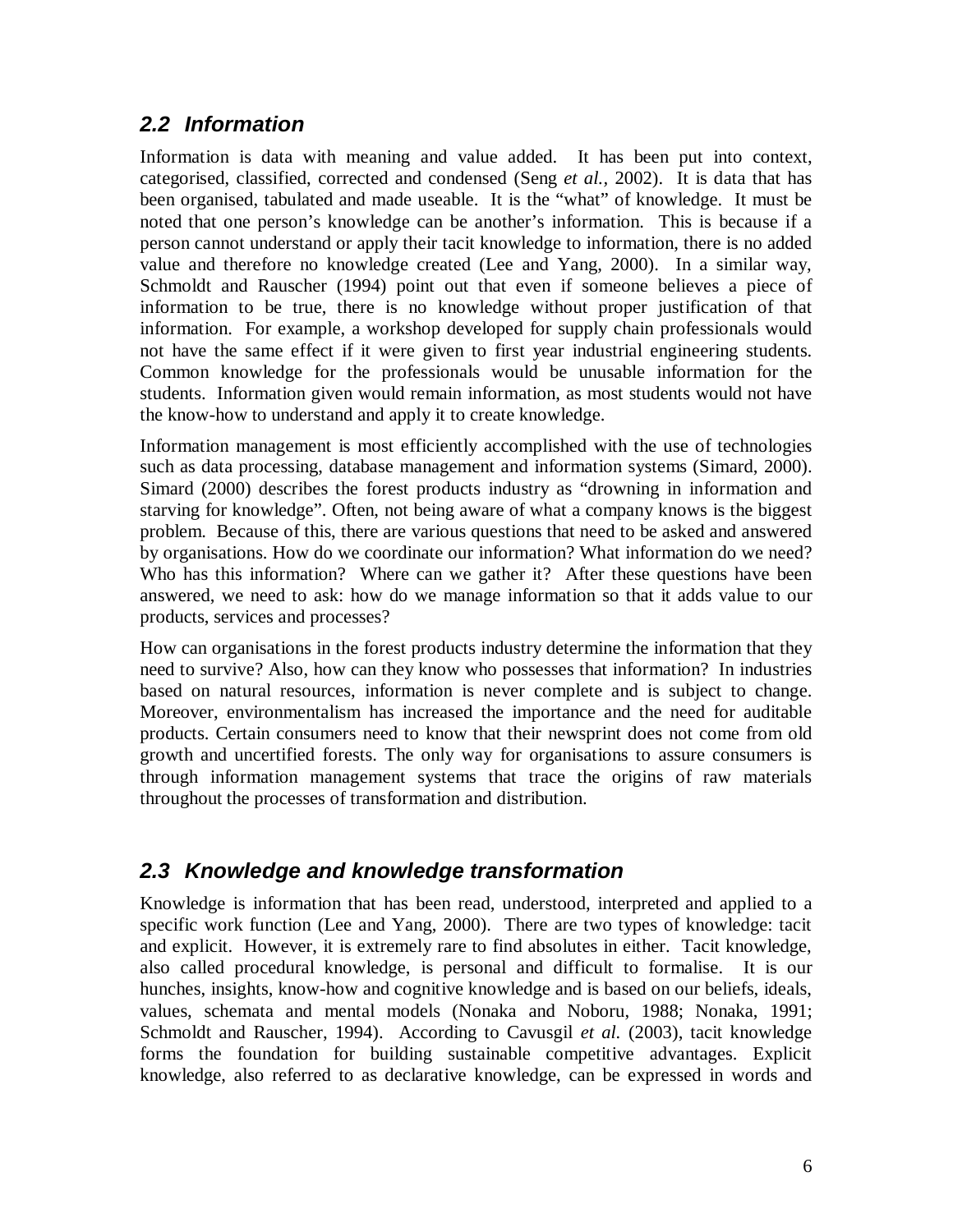numbers and shared in the form of data, scientific formulae, specifications, manuals, reports, etc. (Nonaka and Noboru, 1988; Schmoldt and Rauscher, 1994).

Tacit and explicit knowledge in the knowledge value chain can either be available too early, just in time or too late. It is a perishable item. If knowledge is not used or distributed in a timely fashion, its worth could be greatly reduced. Furthermore, if knowledge has become inaccurate, it might actually be detrimental for the organisation that uses it (Nonaka and Noboru, 1988; Nonaka, 1988; Cook, 1999). Knowledge creation is the spiralling process of interactions between explicit and tacit knowledge (Nonaka and Noboru, 1988). For these authors, there are four types of knowledge innovation: socialisation, externalisation, combination and internalisation.

**Socialisation** is the transfer of tacit knowledge between individuals. It can be done through joint activity, apprenticeship and the capturing of knowledge through physical proximity (watching and learning). The transfer of one employee's or an organisation's tacit knowledge to another's is an important aspect in the successful consolidation of companies. The tacit knowledge of the merged companies and their employees must be shared in order to ensure the smooth and seamless integration of processes between the two organizations. This is also important for the training of employees with new procedures.

At the operational level of the forest products industry, knowledge concerning the use, transformation, and treatment of wood is mostly tacit (e.g. wood grading and wood drying control expertise). Consequently, it is important to promote tacit knowledge exchange between employees in order not to loose this valuable resource. The process of operations planning, when it is not formalised into an explicit computer system, may be considered as tacit know-how as well. This is even more appealing to the industry due to the heterogeneous nature of wood that has a great impact on its transformation.

**Externalisation** is the transfer of tacit knowledge to explicit knowledge. In this way, tacit knowledge can be diffused and used by others. It is done by the conversion of tacit knowledge into metaphors, narratives, analogies, and visuals and through dialogue. The tacit knowledge of customers and experts can be translated through the use of deductive and inductive reasoning and through creative inference. One form of transferring tacit knowledge to explicit knowledge is the creation of expert systems and other explicit tools. This could be used to capture employees' knowledge before they retire from an organisation. These systems and tools begin with tacit knowledge that has been gathered from experts, and which is then formally codified and entered into a knowledge base (Simard, 2000). This is even more necessary within the familiar context of worker shortage, increased employee turnover and the aging of the workforce. Therefore, new information technologies should be used to the fullest extent possible to conserve a company's tacit knowledge.

**Combination** is the transfer of explicit knowledge to new explicit knowledge. It entails the conversion of explicit knowledge into more complex sets of explicit knowledge through the use of combining data, information and knowledge and dissemination of explicit knowledge. This can be done with presentations and meetings or writing reports and manuals. The combination of explicit knowledge with other explicit knowledge to create more complex explicit knowledge involves teamwork, interdisciplinary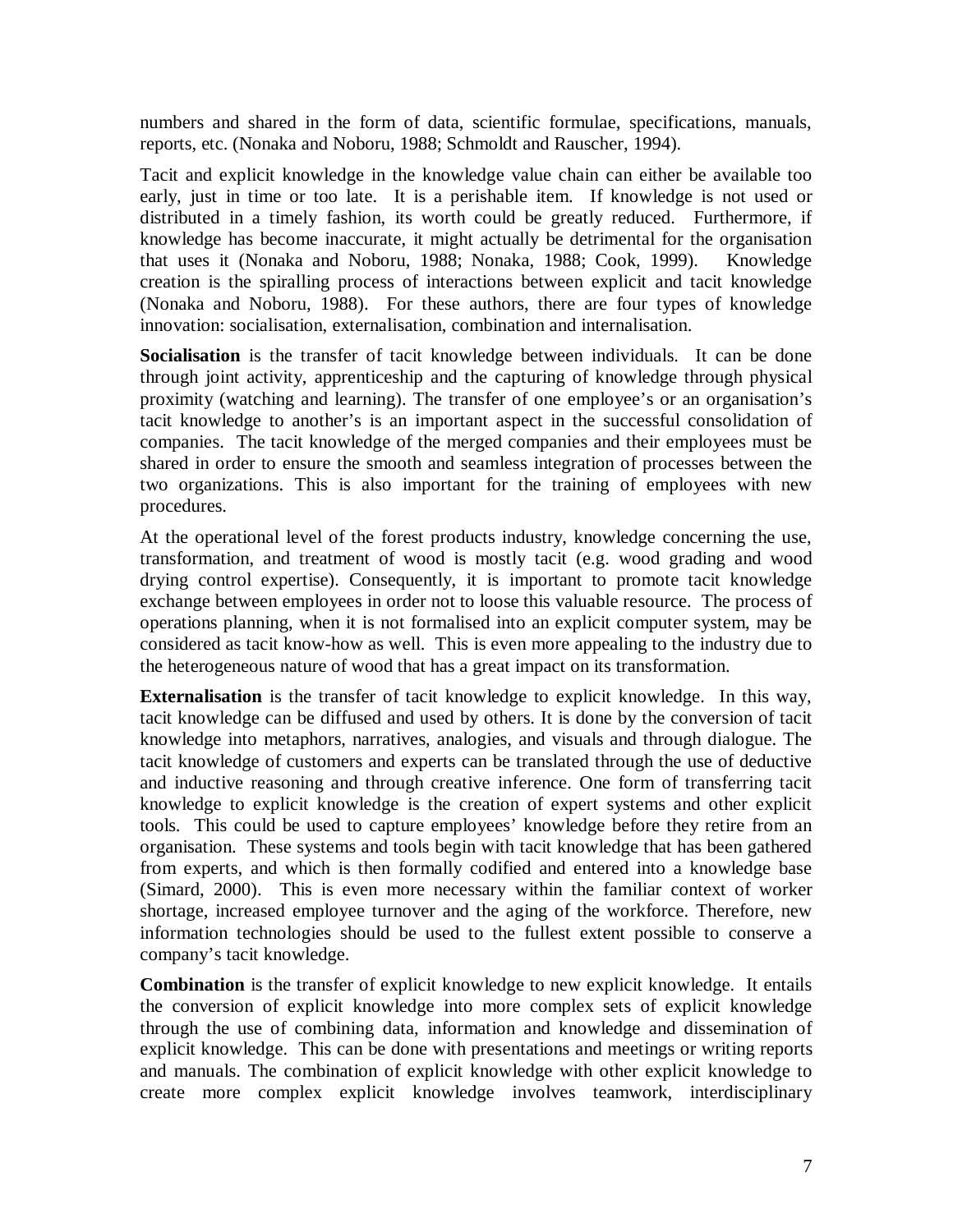cooperation and new ways of thinking. The use of resources, such as research consortiums, centres of expertise, First Nations groups and environmentalists, should be exploited to the fullest possible extent by the forest products industry. Working together with all industry stakeholders, with their diverse types of explicit knowledge, will create new knowledge. This could help companies ensure sustainability and likewise answer environmental concerns.

**Internalisation** is the transfer of explicit knowledge to tacit knowledge. It is accomplished with training, exercises and learning by doing. The key is to integrate explicit knowledge into the actions and practises of the organisation and its employees. This transfer of explicit knowledge to tacit knowledge requires strategies that involve people. Learning by doing is, by far, the best method available for this type of transfer. Consequently, the use of exercises and educational tools is invaluable to an organisation.

## **2.4 Knowledge Management**

Knowledge management is about people and the processes they use to gather data, share information, transform knowledge, teach, learn, apply and innovate (Lee and Yang, 2000). Knowledge management can take many forms. It can be viewed as a management function that creates, locates and manages knowledge for long-term benefits (Darroch and McNaughton, 2002). For others, it is a collection of processes that leverages knowledge to fulfill organisational objectives (Lee and Yang, 2000). Another form it takes is that of a business discipline that creates knowledge (Seng *et al.,* 2002). Simard (2003b) provides a useful definition: "developing organizational capacity and processes to capture, preserve, share, and integrate data, information, and knowledge to support organizational goals, learning and adaptation." Consequently, knowledge management is not only about information systems, nor is it simply employee training. Organisations need to find a point of equilibrium between the two approaches.

The benefits derived from good knowledge management are multiple, and include: reduced duplication of efforts, creation of new knowledge, increased efficiency and productivity, and innovation. It also promotes and directs change management. Moreover, it builds and sustains competitive advantages for companies (Nonaka and Noboru, 1988; Nonaka, 1991; Simard, 2000; Darroch and McNaughton, 2002; Peterson, 2002). These benefits are sometimes hard to quantify and are often expressed in unquantifiable terms. For example, good knowledge management practises could improve relationships with industry stakeholders through increased communication. It could also improve customer service, through a better understanding of customer needs.

The technologies that are used for knowledge management include network knowledge infrastructure, knowledge sharing intranets, extranets and external knowledge sharing and groupware technologies and collaboration (Seng *et al.,* 2002). The non-technical means for knowledge management are numerous, and include informal discussions, workshops, exercises, apprenticeships, presentations, etc. (Nonaka and Noboru, 1988). As mentioned above, both technical and non-technical methods are part of knowledge management and one is incomplete without the support of the other.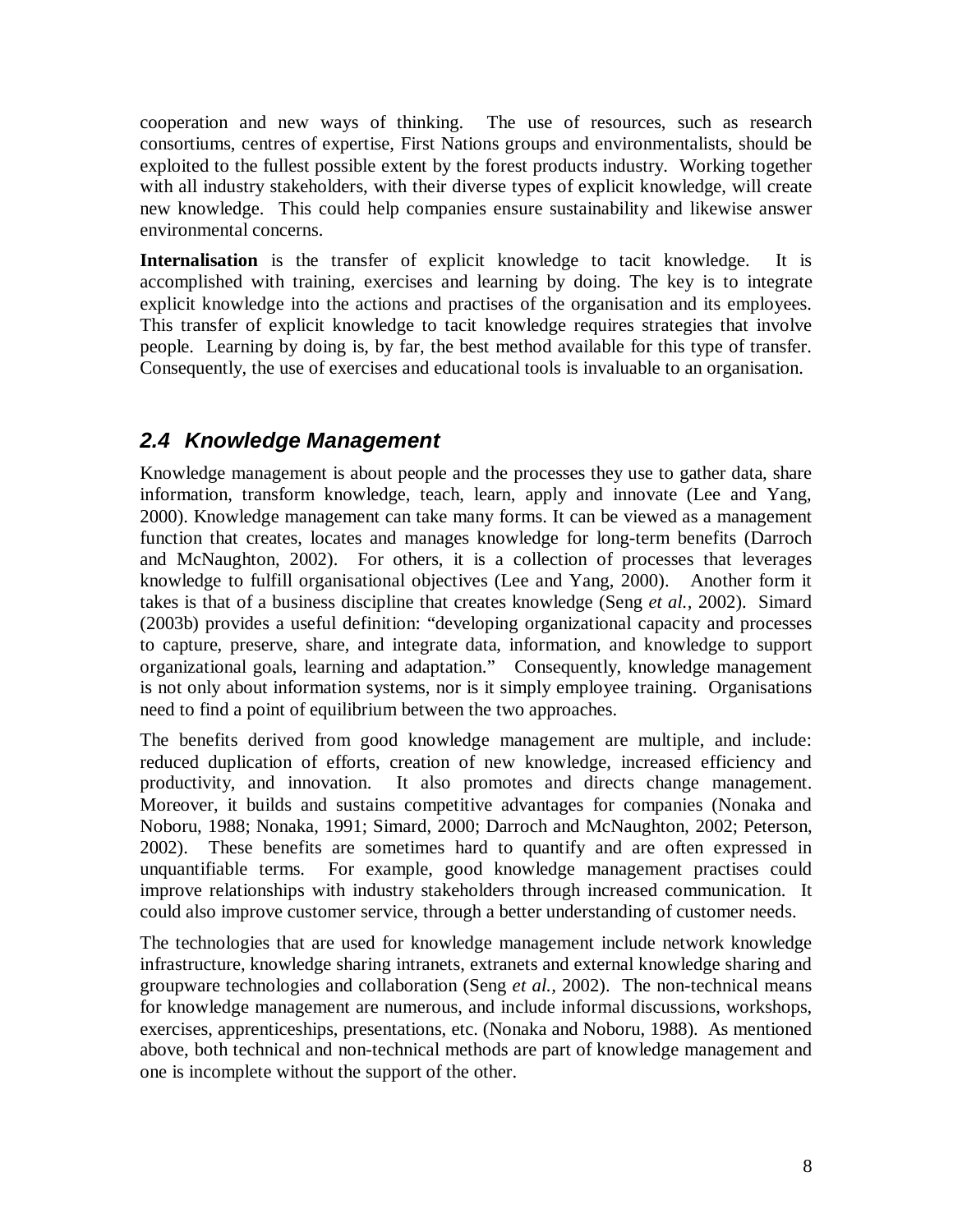Keys to knowledge management success are simple, but important. Yuva (2002) explains that the following principles are vital: awareness of the knowledge and skills of others, time and space to create, share and apply knowledge, trust between knowledge seeker and knowledge source, common language and understanding, and recognition mechanisms for those who actively contribute their knowledge to the company.

Effective knowledge management practises will reduce costs and increase levels of customer service. For example, the co-ordination of knowledge and information management in a supply chain can help maximise total profit, increase supply chain optimisation, and reduce the bullwhip effect. The bullwhip effect is the amplification of small changes in consumer demand as these changes move upstream in the supply chain (Lee *et al.,* 1997). This phenomenon results in supply chain inefficiencies and increased costs. Information management and sharing also reduce cycle time and the time needed for new product introduction; in addition, they increase levels of customer satisfaction (Lee *et al.,* 1997; Moyaux *et al.,* 2003). Knowledge management is an important component for all areas of an organisation, from human resources, to R&D, to the supply chain and customer service. These works demonstrate that there are both tangible and intangible benefits to be found, with the implementation of knowledge management structures and practices.

## **2.5 Dissemination**

Dissemination of knowledge is not a simple process. Three areas must be focussed on: teaching, learning and sharing. For the forest products industry, the involvement of all stakeholders is no longer an option, but rather a necessity. For these relationships to be as beneficial and non-confrontational as possible, an increase in education is critical (Innes, 2002). This requires the participation of all stakeholders, including First Nations people, environmentalists, scientists, land owners, and forestry workers.

Teaching can take the form of conferences, workshops, seminars, discussion groups, presentations (virtual or otherwise), discussions, email exchanges, and videoconferencing. The list varies for different situations and different groups of people. Continuous learning by every employee is integral for the future viability of any organisation, as employees and organisations are better equipped to adapt to an everchanging world (Innes, 2002). Furthermore, learning is an extension of trying (Pfeffer and Sutton, 2000) and comes from both the creation and the sharing of tacit and explicit knowledge (Peterson, 2002). There are several strategies used by companies to enhance learning and teaching. Storytelling, idea banks, time management and accelerated learning workshops (Cook, 1999) are just a few. Some of these strategies may seem inappropriate at first glance, but new realities require new solutions and mental models to turn potential obstacles into opportunities.

There are four main questions associated with the sharing of knowledge. Whom to share it with? What to share? Finally, when and how to share knowledge so that it can be used to create value? The best methods appear to involve the systematic transfer of knowledge. However, this requires an organisational environment or culture that encourages and supports the sharing and transfer of knowledge (Lee and Yang, 2000). It also requires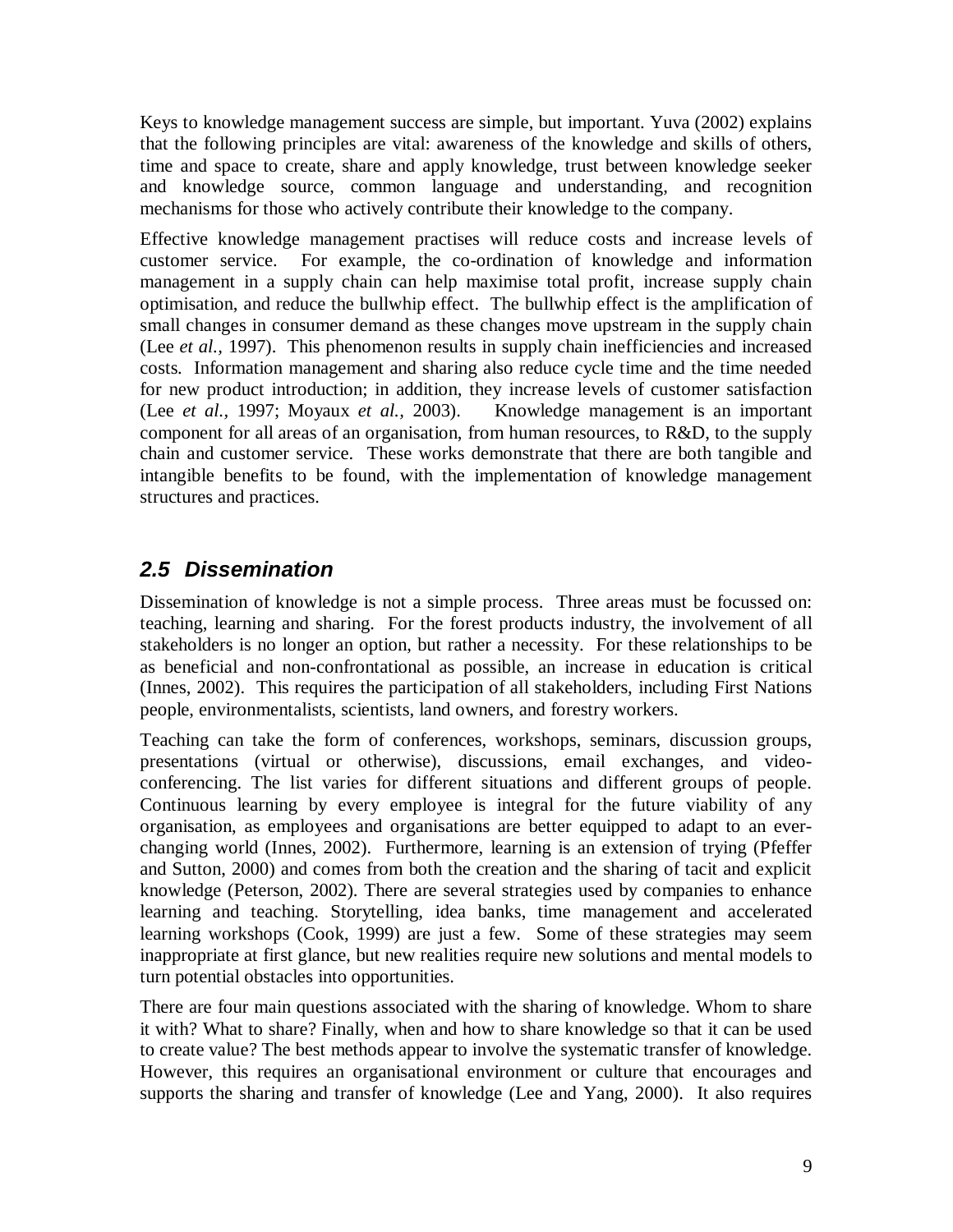trust among the parties sharing information and knowledge. This positive culture is seen by some as the key to a successful knowledge management program (Seng *et al.,* 2002). It must be remembered that positive culture is built over time, and that results are realised over the long term rather than the short term.

While information systems can be used to share explicit knowledge, the sharing of tacit knowledge is a social process. This involves close working relationships, whether virtual or otherwise, between people (Lee and Yang, 2000). These types of relationships and the sharing of data, information and knowledge within a company are sometimes complex. Nonetheless, sharing with business partners is even more challenging. Here, many issues come into play. Issues including data ownership, data access, security concerns and conflicting policies between companies (Simard, 2000) complicate and slow down the dissemination process.

# **2.6 Application**

The keys to the application of knowledge and the knowledge value chain in an organisation are strong leadership and the existence of a culture that supports and encourages information sharing, rather than hinders it (Yuva, 2002). An employee knowledge database is an example of a common practise in other industries. With new information technologies, physical space is no longer a necessity. Virtual space, in the forms of intranets, extranets, virtual libraries and discussion forums, is limited only by the imagination. However, for these tools to be effective, a common language must be agreed upon. Furthermore, all parties must agree on key terms and formats. To achieve positive results, it is up to each company and its management to commit to knowledge and the knowledge value chain. Enthusiasm about knowledge is infectious, but it takes a leader to catch the bug.

The appropriate and timely application of information and knowledge to the products, services or operations of an organisation is the goal of any knowledge management system. But, it is only when knowledge is applied that it can give competitive advantage to organisations (Lee and Yang, 2000). Thus, companies need to apply and use the knowledge at its disposal. In this way, organisations will be able to innovate and create sustainable competitive advantages.

# **2.7 Innovation**

There are two types of innovation: incremental and radical. Incremental innovation is the most common type of innovation. It is often derived from listening to, and then answering, the needs of clients. In other words, incremental innovation is often pulled from the market (Darroch and McNaughton, 2002). Radical innovations tend to make certain skills and knowledge redundant, are often the result of new technology and are science based. Centres of expertise (for example universities, research organisations such as FERIC and Forintek in Canada and research consortiums such as FOR@C) can provide the capacity and ability for companies to turn invention into innovation (De la Roche and Dangerfield, 2002). Not surprisingly, it is the role of these centres of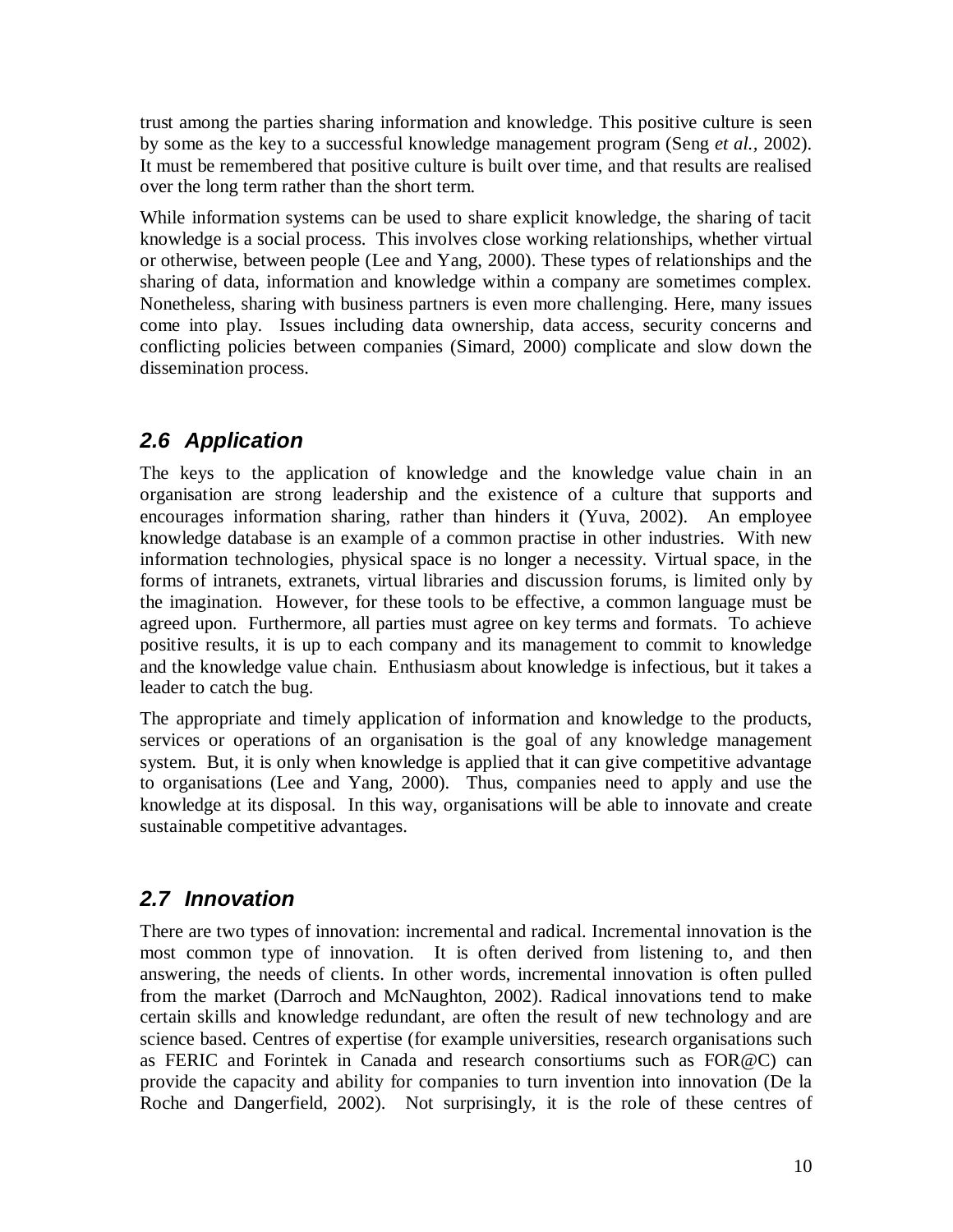expertise to provide innovative solutions and methods to support the long-term vitality of the forest products industry.

Innovation applies to both products and processes. When new knowledge, technology, and methods are applied to processes, in particular at the supply chain level, significant value can be added for both actor enterprises and the end customer (De la Roche and Dangerfield, 2002). Darroch and McNaughton (2002) explain that all innovations require companies to be flexible and opportunistic. For these authors, a knowledge management system can help companies become more agile. Two examples of recent innovations in the industry are new engineered wood products, and supply chain designs that try to integrate client demand, pulled from the market, into operations.

All types of innovation form the lifelines of companies and are the key to survival (Cavusgil *et al.,* 2003). As De la Roche and Dangerfield (2002) explain, there is a shared government and industry vision of the Canadian forest industry. Both actors desire "an internationally competitive industry based on sustainable forestry achieved through a knowledge centred, innovation based investment." Government organisations and centres of expertise will need to work together to replace the old mentality that floods the markets with non value-added products with one that looks to produce more value-added products and services for consumers.

The knowledge value chain and its effective management should naturally lead to innovation. The efficient management of the knowledge and information that is created within organisations, regardless of the source, (customer feedback, centres of expertise, employees, or other stakeholders) has a strong effect on the development of both radical and incremental innovation.

# **3 The role of centres of expertise in the knowledge value chain**

### **3.1 Approaches to R&D**

The knowledge value chain needs data, information and knowledge to operate and dissemination to continue. The raw material, data, often comes from scientists and practitioners (Simard, 2003b) and their research projects. Companies use this research to develop information and knowledge, to create new products and processes or to improve existing ones. Research and development can be organised using four main approaches. It can be done in-house, with a separate R&D department. It can be outsourced for specific short term projects. Finally, companies can either collaborate with other organisations, to develop innovative processes and products together or collaboratively outsource to a third party. (See Figure 1).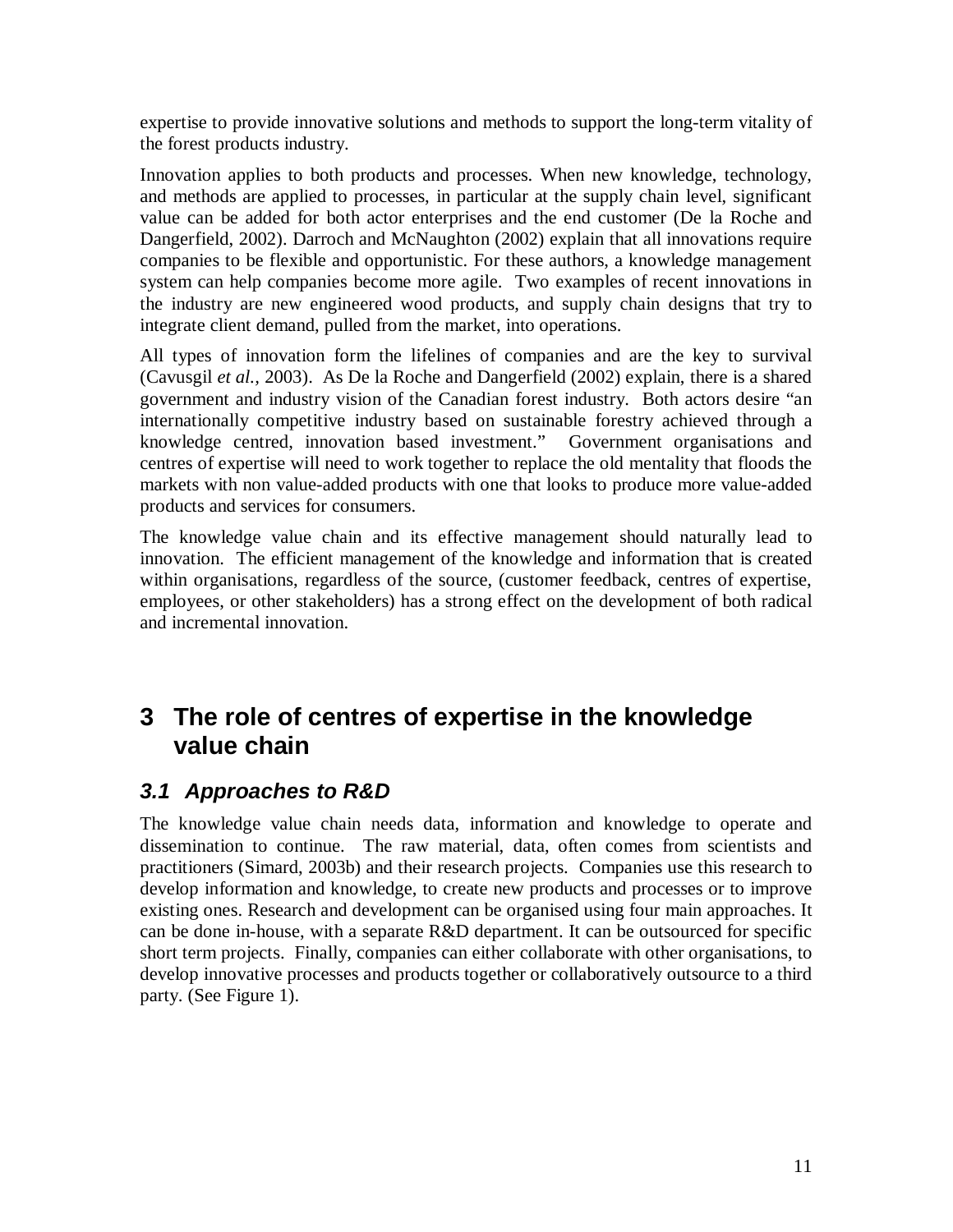

Figure 1: Modes of R&D

In a similar fashion to the knowledge supply network, (Mak and Ramaprasad, 2003) where manufacturing companies concentrate on their core competencies and outsource the rest to specialists, in-house R&D should focus on the core competencies of an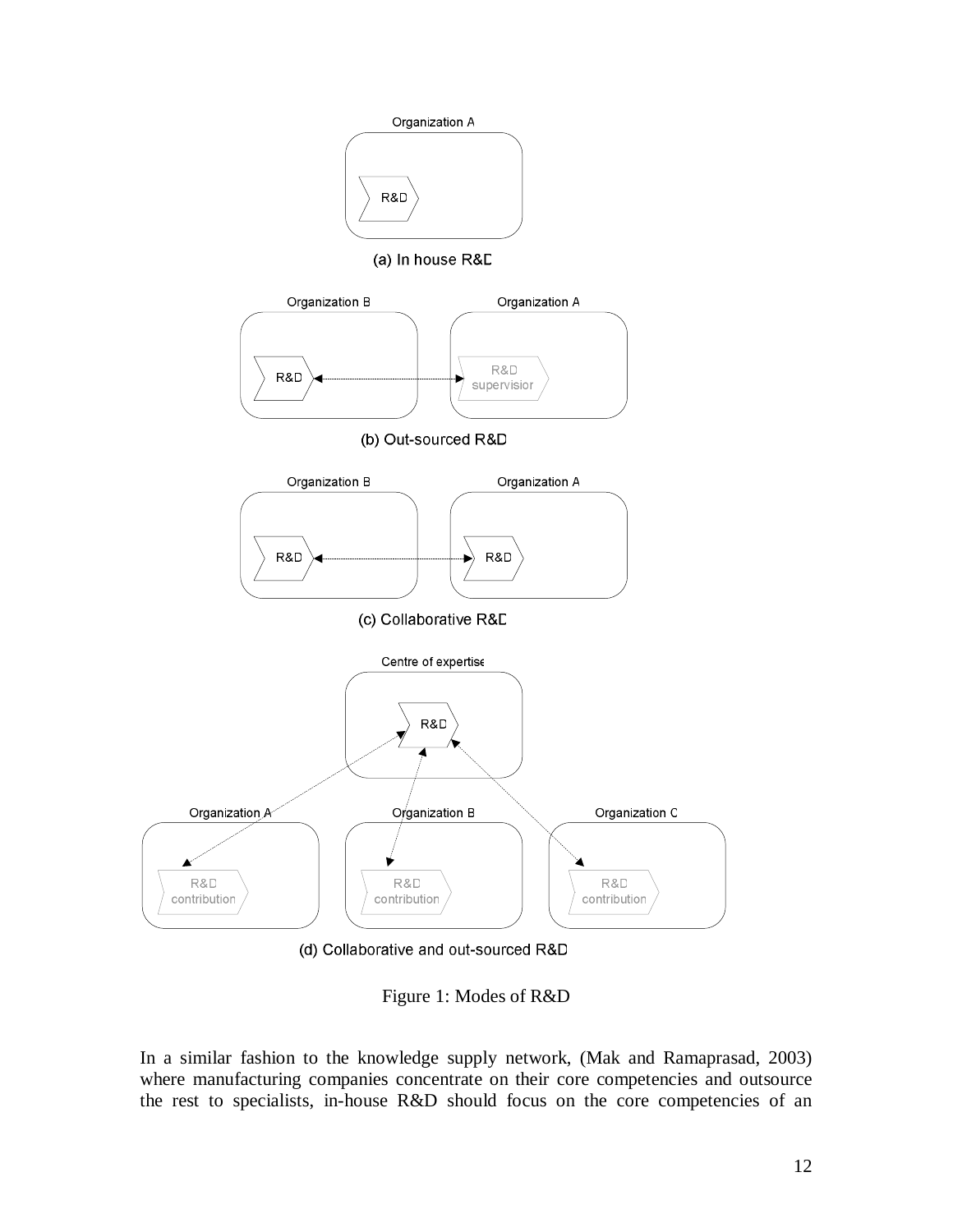organisation (Narula, 1999). In-house R&D, in this case, is strongly related to the company's competitive advantages and knowledge should not be shared. In contrast, the collaborative approach is especially interesting when the benefits of the research area are unknown or marginal (Narula, 1999). Many authors have also demonstrated that when companies wish to acquire a new technology, or risk losing knowledge, they are more prone to cooperate in collaborative type relationships (Poulin, 1994). Today, most companies use a mix rather than rely on a sole approach.

To react to the pressures of the new knowledge economy, companies are increasingly being forced to search outside of traditional company boundaries for external sources of knowledge and information. They find this knowledge and information from a variety of sources including: centres of expertise, key customers, suppliers and competitors (Chiesa *et al.,* 2000). For example, many forestry companies outsource their business intelligence R&D to organisations such as Paperloop, a news and information provider based in the United States, for information about business exchanges in the global forest products industry.

Collaborative networks of organisations and partnerships are now common in the industry. Pooled resources, knowledge and information circulate the network with speed and at low cost (Chiesa *et al.,* 2000). Collaboration can take many forms including: alliances, consortiums, networking and joint R&D projects. Each form has its own risks and rewards. While all these forms of collaboration have an important place in the forest products industry, this paper looks more specifically at centres of expertise.

# **3.2 Examples of centres of expertise**

The authors define a centre of expertise as a centre, whether virtual or physical, that regroups experts from multiple disciplines to study complex and multidimensional problems in a team environment in order to create new knowledge and insights. The mission of such centers may serve various purposes and "customers/audience". This is largely determined in relationship to funding sources. The following three examples of centres of expertise follow the structure of outsourced and collaborative R&D presented in Figure 1(d).

- 1. SkogForsk is the research institute for the Swedish forestry sector. They carry out applied research in, among others: the development of technology, environmental and conservation issues, breeding of forest trees, and organisational issues. Funding comes from a mix of public and forest company funds and from contract work and grants.
- 2. Forintek is Canada's wood products research institute. It is a private and nonprofit organisation funded by public monies and member fees. Their role is to: "support the forest products industry in optimizing manufacturing processes, extracting higher value products from the available resource and meeting customer's expectations of performance, durability and affordability." They carry out a variety of research on such topics as: value-added product development, resource assessment and characterisation, market research and much more.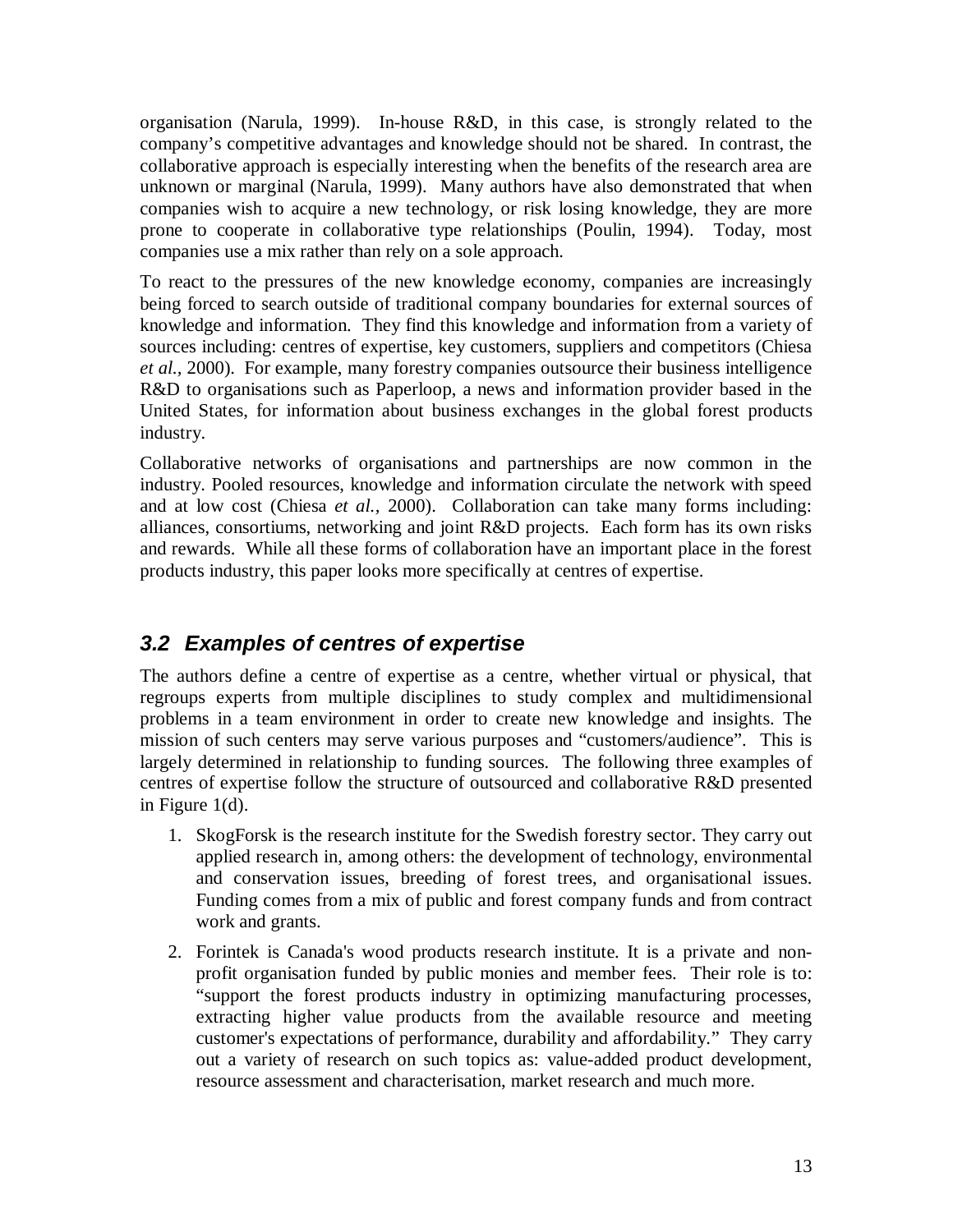3. IUFRO, the International Union of Forest Research Organizations has as its mission to: "promote the coordination of and the international cooperation in scientific studies embracing the whole field of research related to forests and trees." It is a non-profit, nongovernmental international organisation with 15,000 member scientists and over 700 member organisations worldwide.

# **3.3 Case study: FOR@C model of a knowledge value chain**

The FOR@C Research Consortium in e-Business in the forest products industry is based at the Université Laval in Quebec City, Canada. Its research activities are in the fields of supply chain management and e-Business for the forest products industry in Canada. FOR@C is a centre of expertise that regroups 15 public and private partners. Its objectives reflect its desired role in the knowledge value chain:

- 1) Improve the competitiveness of forest product companies.
- 2) Develop skills via graduate student training and continuing education.
- 3) Develop and disseminate knowledge serving to advance the state of the art.
- 4) Maintain the involvement and satisfaction of partners.

The role of FOR@C (as a centre of expertise) in the knowledge value chain is outlined in Figure 2. Examples of Consortium activities are described below.

### **3.3.1 Data**

Full time Master's, Doctoral and Postdoctoral students gather and sort data from a variety of sources. These include: consortium partners, on site experiments, other centres of expertise, the literature, practitioners, scientists and surveys.

For example, a survey on the state of e-Business in the forest products industry in the province of Quebec was made during April and May of 2002. More than 320 companies, involved in all aspects of the industry, were questioned on their use of the Internet, Internet technologies and personal computers in their operations and for the management of their supply chains. Surveys of this type are done to become more aware of attitudes and practices prevalent in the industry. It is hoped that, with a better understanding of the current state of the industry, more adequate means and methods to disseminate knowledge can be developed. Furthermore, the information created from the raw data can be used by the industry to benchmark their practises and identify possibilities for improvement.

The creation and treatment of data is the goal of another project. This project deals with the development of an experimental platform that will eventually permit the testing of various configurations of the value chain in the forest products industry, and aid in the establishment of different operational planning approaches for each of the business units of the value chain. The platform will be used as an integration tool for the results of the various research projects to converge in one place. This experimental platform will be made up of intelligent software agents that will collectively manage procurement, production and delivery operations through the use of raw, detailed local information (D'Amours, 2003).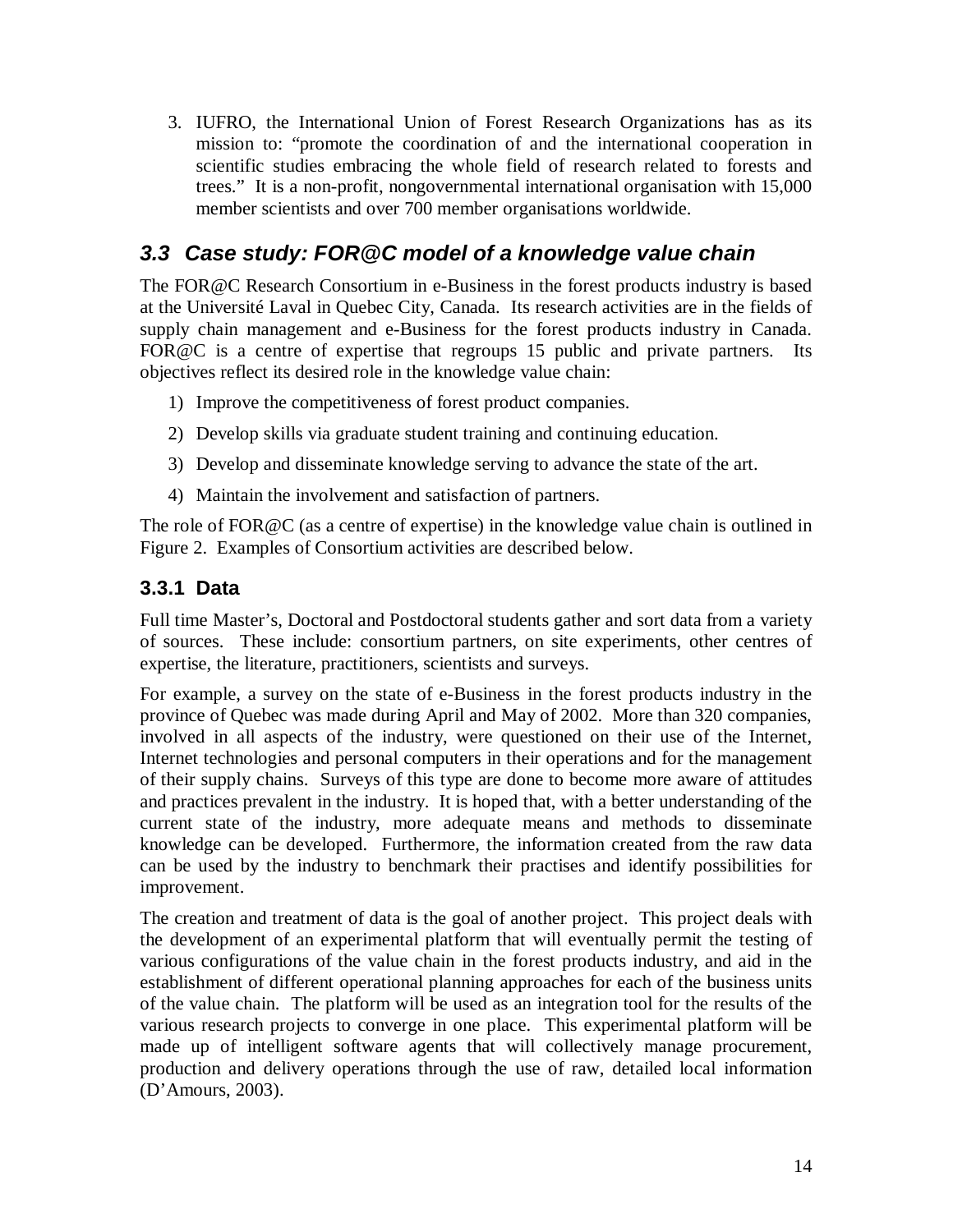

Figure 2: The FOR @C model of a knowledge value chain

#### **3.3.2 Information**

To access information within any organisation, it is important to know who knows what, and how to contact the person with the knowledge another needs. To this end, FOR@C provides a secure Extranet on its servers. In this virtual space, students, professors and external members can manage documents related to their projects. The public website lists the students' main research interests, and gives access to public reports and papers they have written and links that others could find useful if they want to find out further information. An Extranet forum is available for Consortium students, professors, employees and external members to send messages and queries to request information about their research interests or projects. The objectives of such forums are to save members' time and the resources of an organisation. However, if success can be measured by the number of messages the forum has not been successful as in the first seven months of operation there were only 55 messages posted. This could be due to the close physical proximity of team members or the use of other means of communication, such as email and instant messaging services.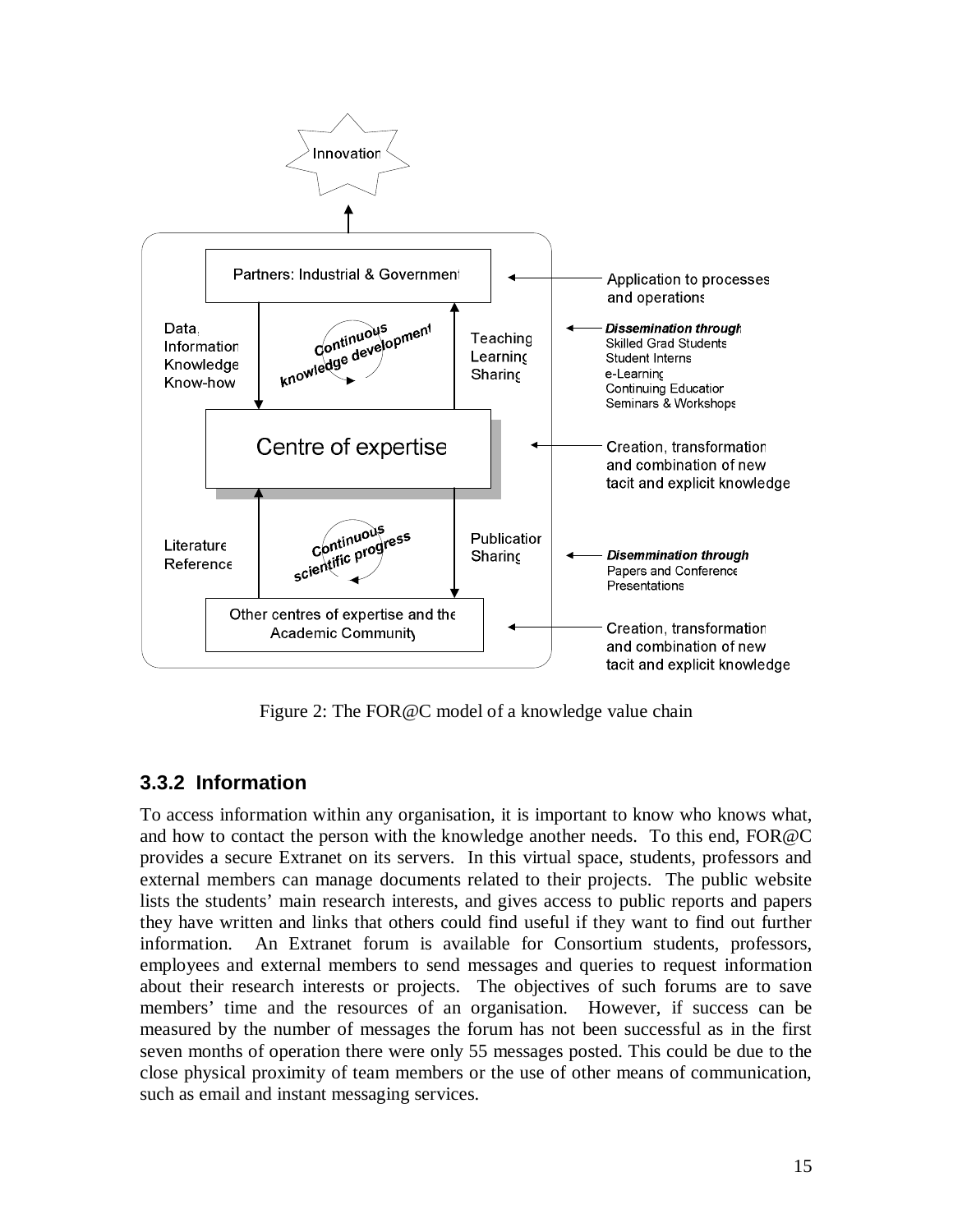### **3.3.3 Knowledge and knowledge transformation**

Nonaka and Noboru (1988) explain that knowledge-creating teams and projects play key roles in value creation. Centres of expertise often use multidisciplinary teams to this end. These types of teams also allow a great deal of tacit knowledge to be used, transformed and shared. Projects carried out in collaboration with industrial partners are another effective way for the Consortium to create knowledge. Under the responsibility of research leaders and professors, these projects are aimed at all aspects of business, from strategic planning through tactical decision making to operation and production planning for final delivery to end consumers.

#### **Socialisation**

The conversion of one's own tacit knowledge to another person's or an organisation's tacit knowledge is accomplished in various ways. For professors and students, personal exchanges are an obvious method for this exchange. Socialisation also occurs when students work on their projects, on site with their partner company's employees. Here, there is a transfer of the company's tacit operational know-how to the equally tacit theoretical know-how of the students. An experimental platform is being developed through socialisation. A small team of experts in computer programming, artificial intelligence, supply chain management and forestry are working in close collaboration on it, exchanging their ideas and knowledge to create an innovative tool that can be used by others. This may be seen as a "combination' tool, but it is created through the transfer and sharing of tacit knowledge among team members.

#### **Externalisation**

The conversion of tacit knowledge to explicit knowledge, so that it can be disseminated and used by others, is a necessity for all organisations. FOR@C has taken this as a challenge, and as such, tries to develop tools to support this conversion. The experimental platform, mentioned previously, is an example of this, but the Consortium also uses the Internet as a medium to create on-line courses to teach practitioners. These courses are developed by experts in the field of e-Business, supply chain management, marketing and resource planning. Courses such as these serve to transform the tacit knowledge of the experts into explicit knowledge that can be widely disseminated.

#### **Combination**

The conversion of explicit knowledge into more complex explicit knowledge is perhaps the most obvious output of a research consortium. Professors and students conduct research, then write papers, give presentations and compile reports. The survey on e-Business was just data until the Professors and students studied the results, carried out research about e-Business in other industries, and wrote reports. Now the results are explicit knowledge that can be used by other research organisations such as FERIC, government institutions such as CRIQ (Quebec Centre for Industrial Research) and small and medium sized forest industry companies of Quebec to decide which directions to take, or not to take.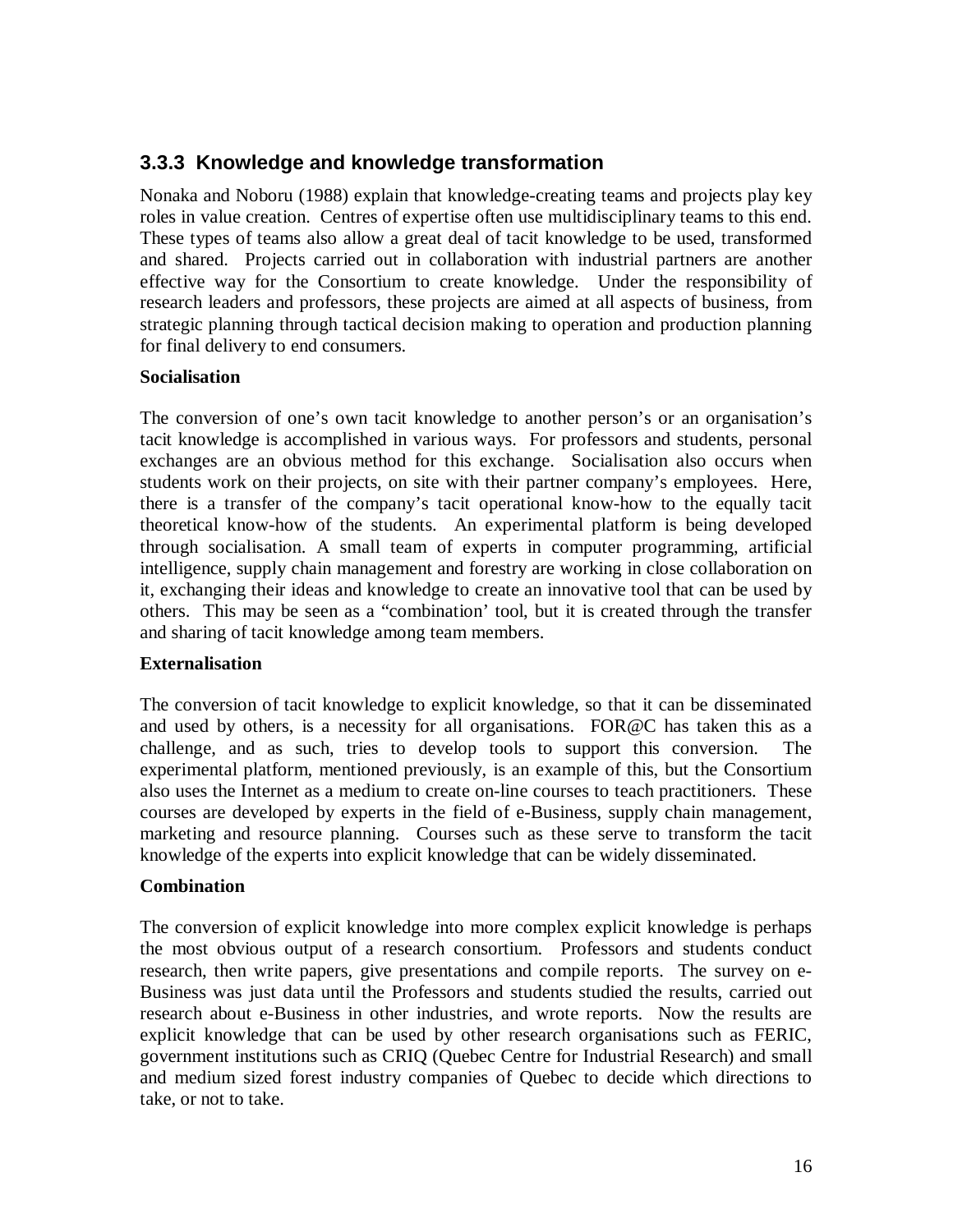#### **Internalisation**

The conversion of explicit knowledge into an organisation's tacit knowledge is another place where FOR@C helps forest companies. Seminars, workshops and on site training are all part of the mandate of the Consortium. The Quebec Wood Supply Game (QWSG) is an exercise that uses learning by doing, which allows employees to understand the dynamics (at least the basics) of a supply chain. Moyaux *et al.* (2003) explain how FOR@C adapted the Wood Supply Game to the Quebec forest sector. The original Wood Supply Game uses the North European forest sector as its framework (Fjeld, 2001) and is an adaptation of the Beer Game. All three games are used to study supply chain dynamics. FOR@C has developed a workshop that it gives onsite to introduce employees to the concept of a value chain. It illustrates the problems (for example the bullwhip effect) that can be encountered and the challenges companies face today to integrate their value chain to become more efficient and cost effective. The explicit knowledge of the supply chain is shared through a game so that it can be understood by people with no background in supply chain management. This new tacit knowledge will hopefully enable participants to make better decisions and better understand the decisions that are made by others.

#### **3.3.4 Dissemination**

Centres of expertise not only need to come up with the raw material of the knowledge value chain; they also need to discover the tools and methods necessary to disseminate it. Learning, sharing and teaching are everyday activities for FOR@C. All Consortium members have access to the Extranet, where they can post and access papers, presentations and public reports that could be of interest to members.

As previously stated, an important part of the mission of FOR@C is training and the dissemination of knowledge. The Consortium organises seminars, on-line training and workshops for forest products companies of Quebec. On-line training uses Internet technologies to permit individuals from around the province to learn at their own pace, without the added costs and inconvenience of transportation.

The seminar "Integration of e-Business in the forest product industry" was aimed at small and medium sized companies of the forest products industry in Quebec. The day long seminar, with talks given by experts in the field of e-Business from government perspective, marketing, and industry examples, explained current practises and examples of how new technologies are being integrated into current business practises. A seminar on supply chain management is another example of such dissemination tools.

Tools such as the QWSG and on line training courses are used to disseminate knowledge created by the Consortium to the industry. A lack of participation by industry members seems to suggest that more work is needed to solve this issue. It is possible that the Consortium will need to work on the marketing of these tools, or that the teaching mediums will need to be reanalysed. Another possible solution could be to seek the support of regional institutions, either public or private. These institutions have closer personal ties with members of the industry, which might be necessary. However, this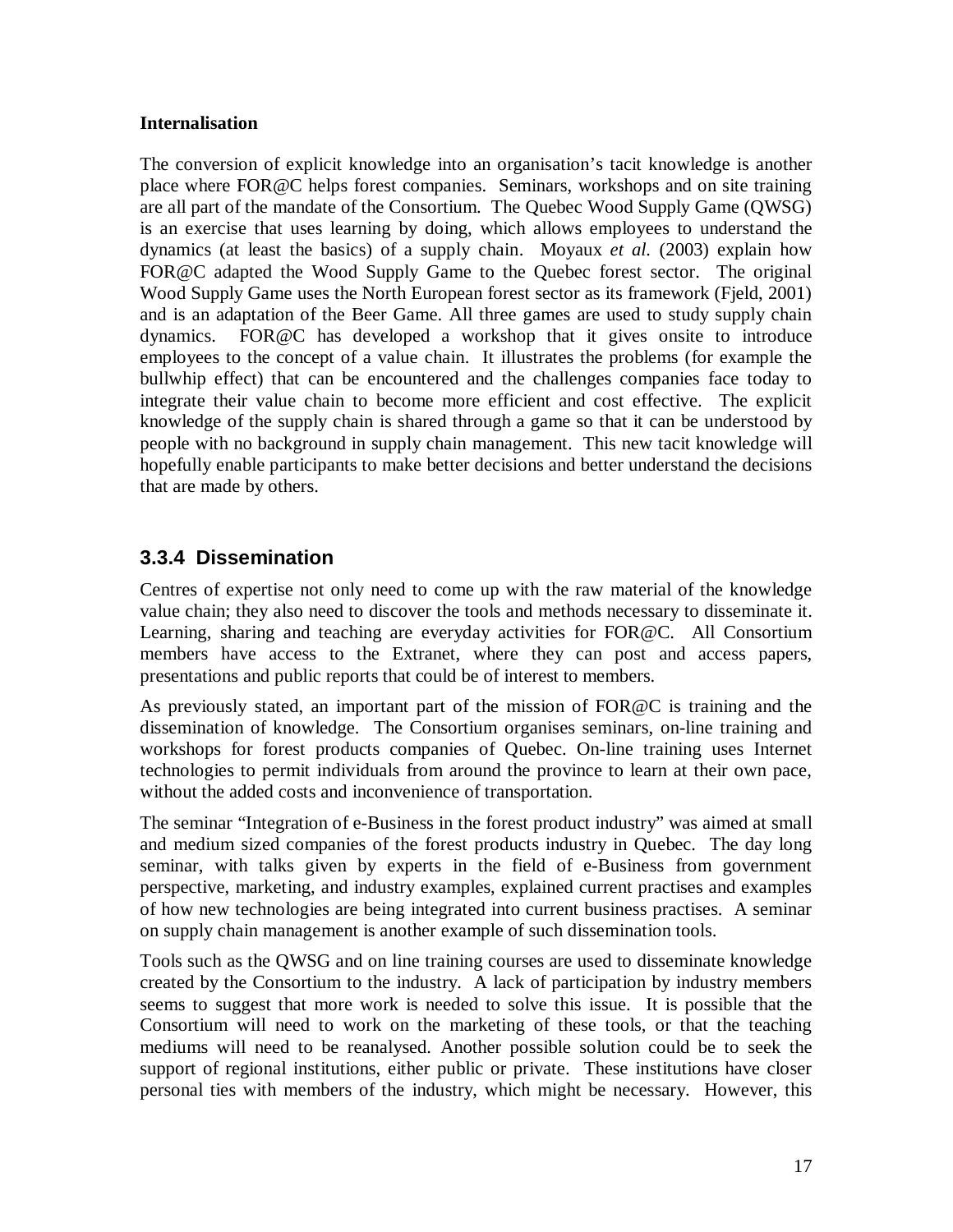lack of participation could also indicate that the industry does not see a need for the knowledge provided.

Additionally, a summer school is organised each year along the themes of forestry and e-Business. Internal and external members can attend three-hour lectures on topics ranging from marketing forest products using Internet technologies to introduction to e-Business to collaborative supply chain practices.

## **3.3.5 Application**

The experimental platform has been developed to simulate the reality of the planning and control of the forest products industry supply chain through the application of algorithms developed to different configurations. However, the application of this tool and other tools is largely up to the companies and organisations that work in partnership with the Consortium. Unless companies in the forest products industry adopt and use the tacit and explicit knowledge created and provided by centres of expertise, they will be unable to fully benefit from the research at their disposal.

### **3.3.6 Innovation**

A value added strategy, like the one adopted by many companies in the forest products industry, is market oriented and based on innovation and knowledge (De la Roche and Dangerfield, 2002). Centres of expertise create and disseminate new and innovative products and processes as a direct result of the knowledge value chain. Some examples of innovations are: new business models that integrate internet technologies, new configurations of the value chain, new operations planning and control methods that provide the most efficient use of an organisation's limited resources.

# **4 Conclusion and further study**

The global forest products industry is not unique in facing a rapidly evolving environment. However, the fundamental nature of the industry in the economies of many countries and regions is unique. The health and vitality of the industry into the future is still not assured and companies need to adapt new business methods to ensure long-term profitability.

Knowledge management has been adopted by many industries and companies with great success. The forest products industry can use the tools of knowledge management and the model of the knowledge value chain to turn the challenges of the future into business opportunities. Centres of expertise can play an important role in the knowledge value chain. Data, information and knowledge can be transformed, and then learning can take place through sharing and teaching. The application and use of the generated tacit and explicit knowledge, for innovation and sustained competitive advantage is wholly the responsibility of forest products industry companies and practitioners.

The important role that centres of expertise play in the knowledge value chain should not be overlooked. As the fulcrum between the two loops of continuous scientific progress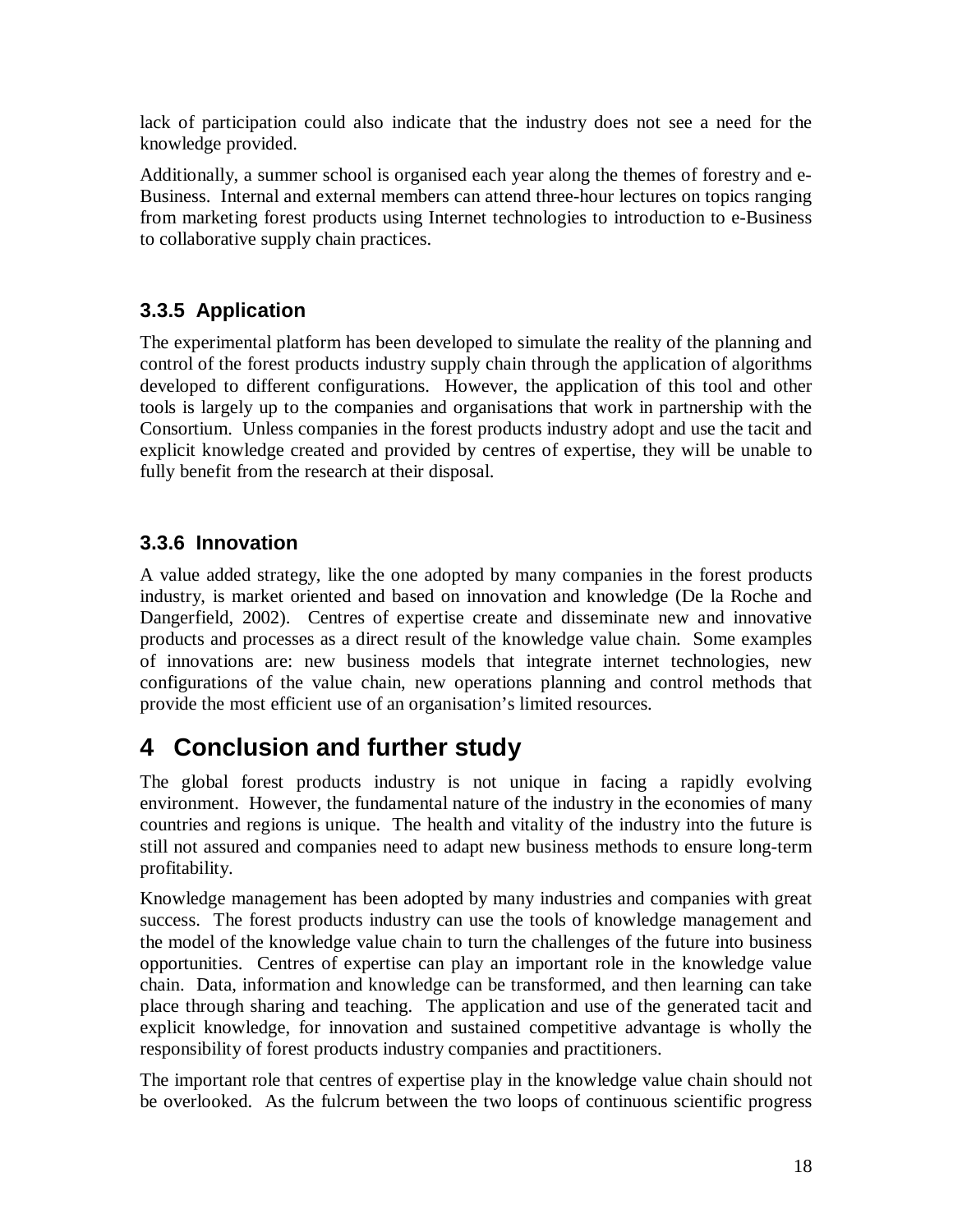and continuous knowledge development, these centres must develop tools and methods so that their findings and research are disseminated and applied to the industry. Diverse tools and methods need to be used for the different audiences served by centres of expertise, i.e. industry and the scientific community. The tools and methods used to disseminate knowledge also depend on the nature of the knowledge and research developed by the centre of expertise. The popularisation of research and findings is a vital part of the role of centres of expertise, and more attention needs to be placed on this aspect. In particular, the background knowledge of the audience needs to be taken into consideration. Therefore, the dissemination of research may require the use of preliminary training and teaching, so that the audience can understand and use the research results to innovate and create value for their organisations.

Informal methods, such as breakfast meetings or learning games that encourage tacit and explicit knowledge exchange and creation can be used to facilitate communication. Not everything attempted will succeed, or prove popular, but it is through trial and error that innovative ideas become reality.

Further empirical study of the validity of the knowledge value chain concept, similar to the empirical study of Nonaka's theories on knowledge creation by Best *et al.* (2003), will be necessary. In addition, the role of centres of expertise in the forest products industry needs to be more fully explored to develop efficient tools and methods for knowledge exchange and transfer.

#### **Acknowledgments**

The authors would like to thank Dr. Alan J. Thomson of the Canadian Forest Service and the anonymous reviewers of this paper for their valuable comments and suggestions to improve the quality of this paper.

## **Bibliography**

Best, R., Hysong, S., McGhee, C., Moore, F., Pugh, J., 2003, An empirical test of Nonaka's theory of organisational knowledge creation, E-Journal of Organizational Learning and Leadership, Fall-Winter 2003, Vol 2(2)

Cavusgil, S., Calantone, R. and Zhao, Y., 2003. Tacit knowledge transfer and firm innovation capability. Journal of Business & Industrial Marketing 18 (1), 6-21.

Chiesa, V., Manzini, R. and Tecilla, F., 2000. Selecting sourcing strategies for technological innovation: an empirical case study. Journal of Operations & Production Management 20(9), 1017-1037.

Cook, P., 1999. I heard it through the grapevine: making knowledge management work by learning to share knowledge, skills and experience. Industrial and Commercial Training 31 (3), 101-105.

D'Amours, S., 2003. Conceptual framework of a multi-agent experimental platform to evaluate supply chain management strategies in the forest products industry. Presentation to the IUFRO: Information interoperability and organization for national and global forest information systems conference, Quebec City, Canada.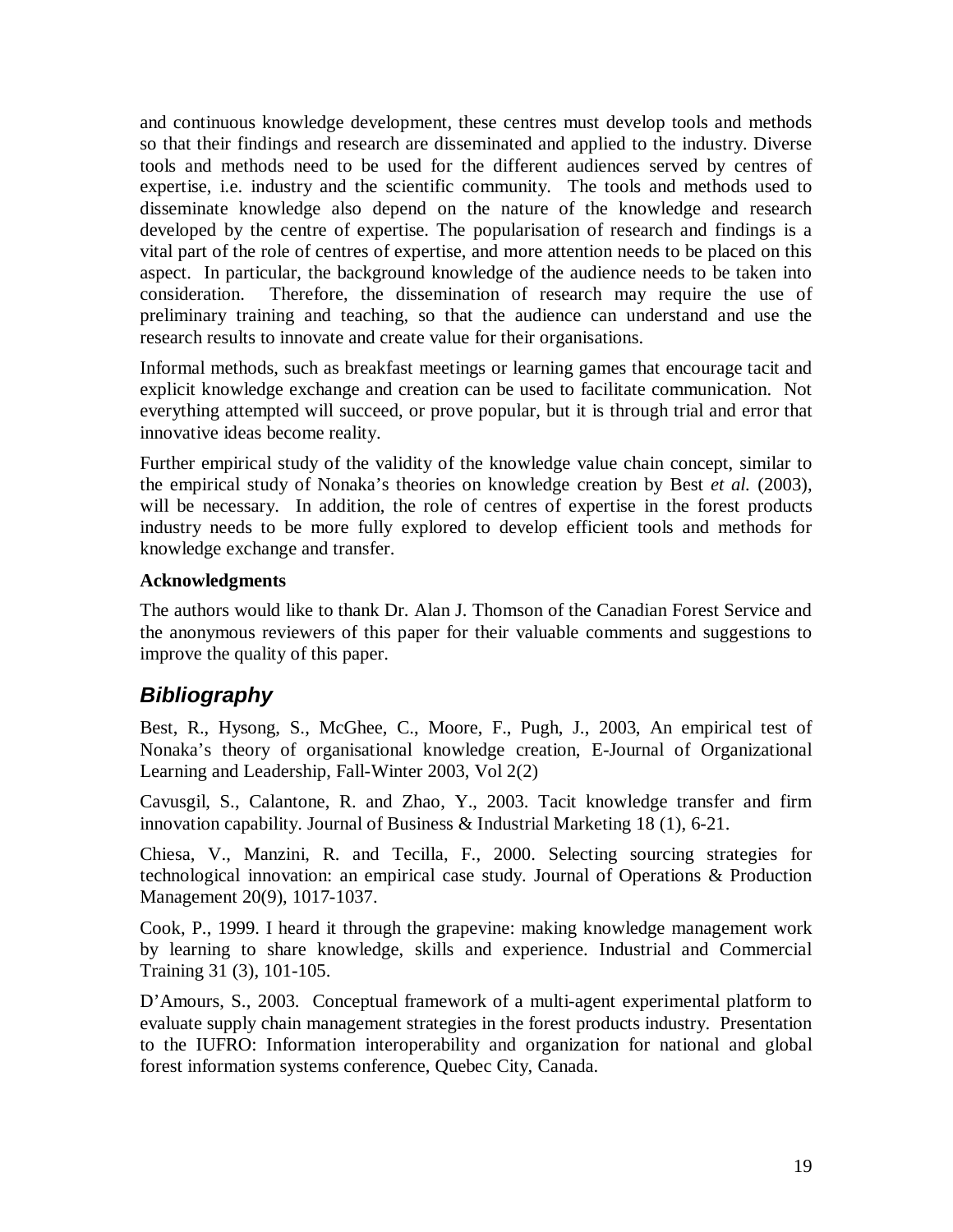Darroch, J. and McNaughton, R., 2002. Examining the link between knowledge management practices and types of innovation. Journal of Intellectual Capital 3 (3), 210- 222.

Davis, T., 1993. Effective Supply Chain Management. Sloan Management Review 34(4), 35-46.

De la Roche, I.A. and Dangerfield, J.A., 2002. The power of partnerships in research and development. The Forestry Chronicle 78 (1), 120-123.

Fjeld, D., 2001. The Wood Supply Game as an educational application for simulating industrial dynamics in the forest sector. in Sjostrom, K., and Rask, L., editors, Supply Chain Management For Paper and Timber Industries, pages 242-251, Vaxjo, Sweden.

Innes, T., 2002. Sustainability, Forestry and Knowledge Management: Examining the International, Canadian and British Columbian Context. Master's thesis, Athabasca, Canada.

Juslin, H. and Hansen E., 2002. Strategic Marketing in the Global Forest Industry, Authors Academic Press.

Lee, C. and Yang, J., 2000. Knowledge value chain. Journal of Management Development 19 (9), 783-793.

Lee, H., Padmanabhan V. and Whang S., 1997. The bullwhip effect in the supply chain. Sloan Management Review, 38(3), pages 93-102.

Mak, K-T. and Ramaprasad, A., 2003. Knowledge supply network. Journal of Operational Research Society 5(4), 175-183.

Moyaux, T., Chaib-draa, B., and D'Amours, S., 2003. Agent-based simulation of the amplification of demand variability in a supply chain. Conference for Agent-Based Simulation ABS 4 (CIRAD, Montpellier, France), 28-30 April.

Narula, R., 2001. In-house R&D, outsourcing or alliances? Some strategic and economic considerations. In: Farok Contractor (Ed.), The valuation of intangible assets in global operations, Quorum Books Westport CT and London.

Nonaka, I., 1988. Toward Middle-Up-Down Management: Accelerating Information Creation. Sloan Management Review, 29(3), 9-18.

Nonaka, I., 1991. The Knowledge-Creating Company. Harvard Business Review, 69 November-December, 96-104.

Nonaka, I., and Noboru, K., 1988. The Concept of "Ba": Building a Foundation for Knowledge Creation*.* California Management Review, 40 (3), 40-54.

Peterson, C., 2002. The "Learning" Supply Chain: Pipeline or Pipedream?*.* American Journal of Agricultural Economics 84 (5), 1329-1336.

Pfeffer, J and Sutton, R., 2000. The Knowing-Doing Gap, Harvard Business School Press, Boston, United States.

Poulin, D., 1994. La coopération inter-firme : une synthèse de la literature. Université Laval, Quebec City, Canada.